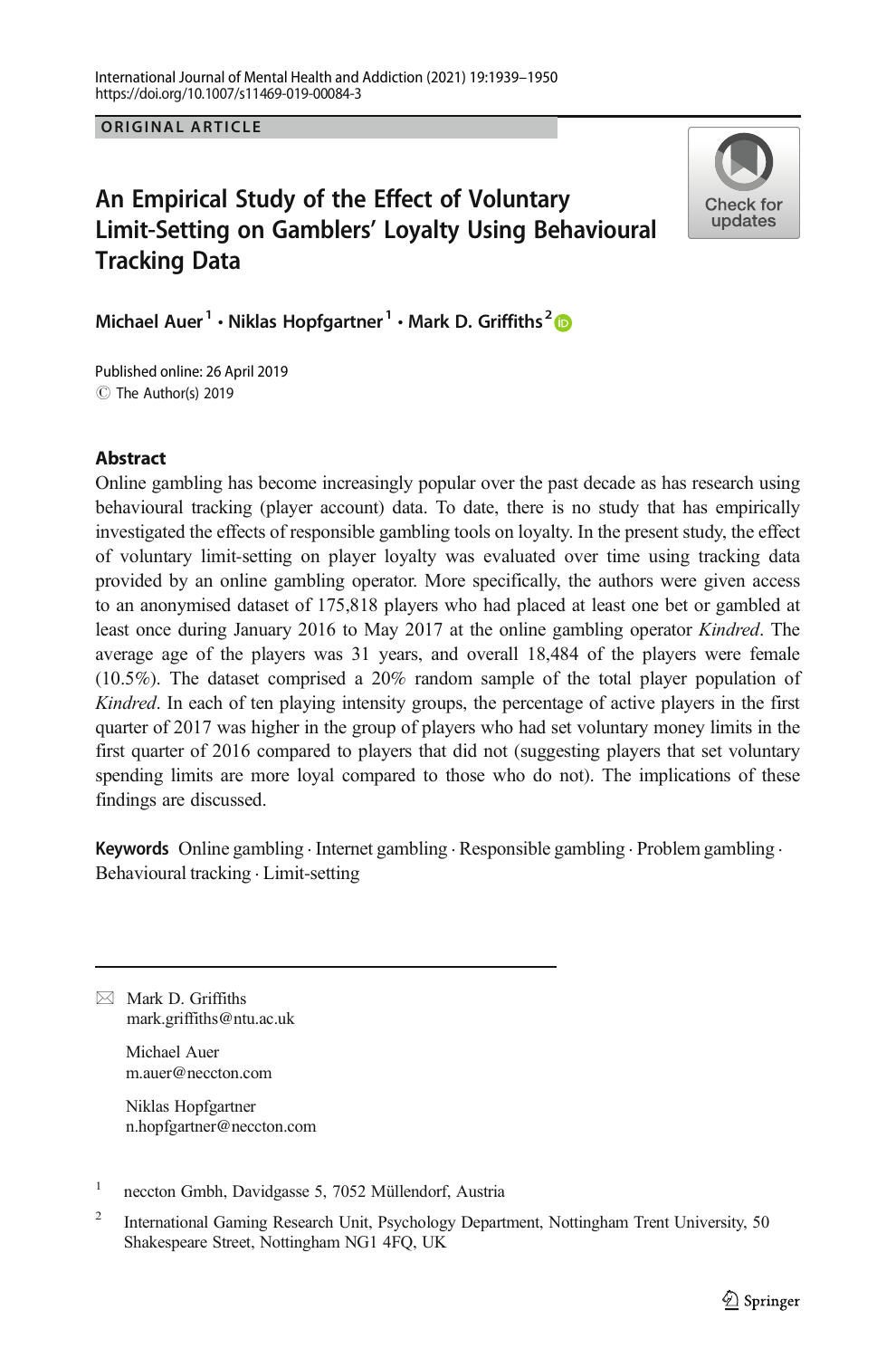# Introduction

Over the past decade, online gambling has become increasingly popular. Online gambling is in rapid growth around the world and the global online gambling and betting market was worth \$143.32 billion in 2017 and it is estimated to grow to \$279.8 billion by 2023 with a compound annual growth rate of 11.8% between 2017 and 2023 (Oristep Consulting [2018\)](#page-11-0). A majority of survey data report a higher involvement of men compared to women in both online and offline gambling (see Calado and Griffiths [2016](#page-10-0) for a systematic review of all nationally representative gambling studies worldwide). There is evidence that the high accessibility of online gambling and use of electronic means of payment represents an increased risk for some players (Gainsbury et al. [2013;](#page-10-0) Griffiths et al. [2009;](#page-10-0) Wardle et al. [2011;](#page-11-0) Wood and Williams [2011\)](#page-11-0). The preference for this mode might for some gamblers be based on convenience.

## Online Gambling and Behavioural Tracking

Most studies in the area of gambling research are carried out via surveys or in laboratory setting with small sample sizes which often comprise students. The use of actual player data, often called behavioural tracking, is a relatively new trend. The vast majority of land-based gambling still happens anonymously. However, there is a direct relationship between player and transaction in online gambling because online gambling requires players to have an account with an operator. The analysis of behavioural tracking data has shown that there can be a large difference between players' self-estimation of gambling intensity and their actual losses (Braverman et al. [2014](#page-10-0); Auer and Griffiths [2017\)](#page-10-0). For example, Auer and Griffiths ([2017](#page-10-0)) compared survey responses from 1335 gamblers relating to gambling expenditure with their actual gambling behaviour. The study found that the estimated loss self-reported by gamblers was correlated with actual objective loss but that players with higher losses tended to have more difficulty estimating their gambling expenditure (i.e., players who spent more money gambling also appeared to have more trouble estimating their gambling expenditure accurately). Studies that have compared self-reported and actual data demonstrate that caution should be warranted when using self-report data relating to the amount of money spent gambling in any studies that are totally reliant on self-report data.

## Online Gambling, Limit-Setting, and Behavioural Tracking

Voluntary or mandatory limits are a popular responsible gambling (RG) tool offered by many online gambling operators (Bonello and Griffiths [2017](#page-10-0)). Few operators go so far as to introduce maximum spending limits. However, among those that do include are win2day (the Austrian Lottery's online gambling site), Norsk Tipping (in Norway) and Veikkaus (in Finland). Among a sample from 100,000 online players at *win2day*, Auer and Griffiths [\(2013\)](#page-10-0) found that deposit limits subsequently decreased gambling expenditure among casino and lottery players, and that time limits decreased gambling expenditure among poker players. More recently, in a real-world experimental study with 4328 players from an European online gambling operator, Ivanova et al. [\(2019\)](#page-10-0) found that newly registered players were more likely to set voluntary limits if they were actively prompted by the gambling operator to do so. However, players who set voluntary limits without being prompted to do so lost more money gambling than players who did not set limits. Auer et al. [\(2018b\)](#page-10-0) found that information that reminds players that they had just spend 80% of their personal-set limit decreased monetary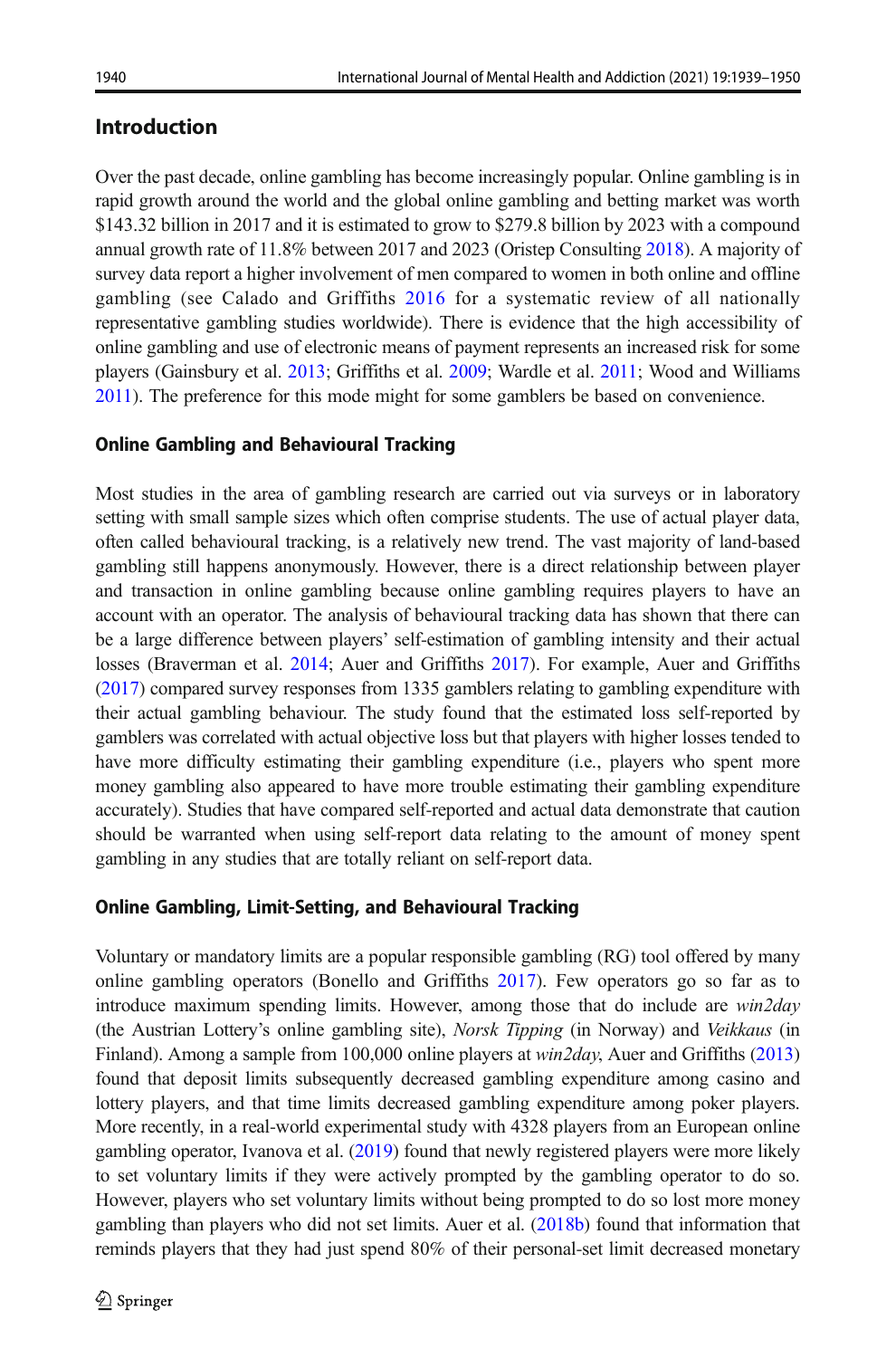gambling intensity in consecutive months. Among video lottery players in Nova Scotia, a Canadian study by Focal Research [\(2007](#page-10-0)) found that RG features (including limit-setting tools) generally reduced the overall levels of gambling expenditure.

#### Gambling Operators and Corporate Social Responsibility

Previous gambling research has also demonstrated that corporate social responsibility (CSR) is associated with several positive organizational outcomes, including greater financial performance (Lee et al. [2009\)](#page-10-0), increased employee retention and satisfaction (Kim et al. [2017](#page-10-0)) and increased revisit intentions by patrons (Kim et al. [2017](#page-10-0)). In addition, Wu et al. ([2014](#page-11-0)) observed that corporate image was a key component in customer satisfaction with gambling operators. To date, there is no study that has empirically investigated the effects of RG tools on loyalty. It has been shown that voluntary limit-setting reduces subsequent play, but in order for operators increase the usage among players it would be helpful to know whether players are more loyal on the long run if they use such tools.

The authors of the present study argue that RG is related to corporate social responsibility (CSR) and many gambling operators merge these two corporate functions. Cha et al. [\(2016\)](#page-10-0) reported the findings of a study on the effects of CSR-brand fit on service brand loyalty via brand identification in a brand coffee shop industry. The results indicated that CSR-brand fit strengthens both personal and social brand identification, which in turn increases consumers' service brand loyalty. Park et al. [\(2017\)](#page-11-0) studied the congruency between consumer values and the goals of CSR activities. They found that companies' CSR commitment induces greater satisfaction with and trust in the company and its services, which then ultimately encourages consumers to remain loyal. Kim et al. [\(2017\)](#page-10-0) found that CSR in gambling operators is associated with an increased intention to visit venues by players. In a survey with customers of a Canadian provincial government-owned gambling operator, Abarbanel et al. [\(2018\)](#page-10-0) found that perceived adequacy of responsible gambling programs and perceived gaming operator motives are predictive of customer satisfaction.

#### The Present Study

In the present study, the effect of voluntary limit-setting on gamblers' loyalty using behavioural tracking data was examined. The present authors view voluntary limitsetting as part of the company's CSR strategy. Previous studies have shown that voluntary limit-setting reduces subsequent gambling expenditure. However, in this study, the authors hypothesized that players who chose voluntary limits would be more loyal to the operator over time, compared to players who did not choose voluntary limits. Age and gender differences among those who engaged in voluntary limit-setting were also explored although no specific hypotheses were formulated in relation to these two variables given the lack of previous research.

### Method

#### Participants, Procedure and Statistical Analysis

The authors were given access to an anonymized dataset of 175,818 players (157,110 males [89.3%]; 18,484 females [10.5%]; 224 gender unknown [0.2%]; average age 31 years) who had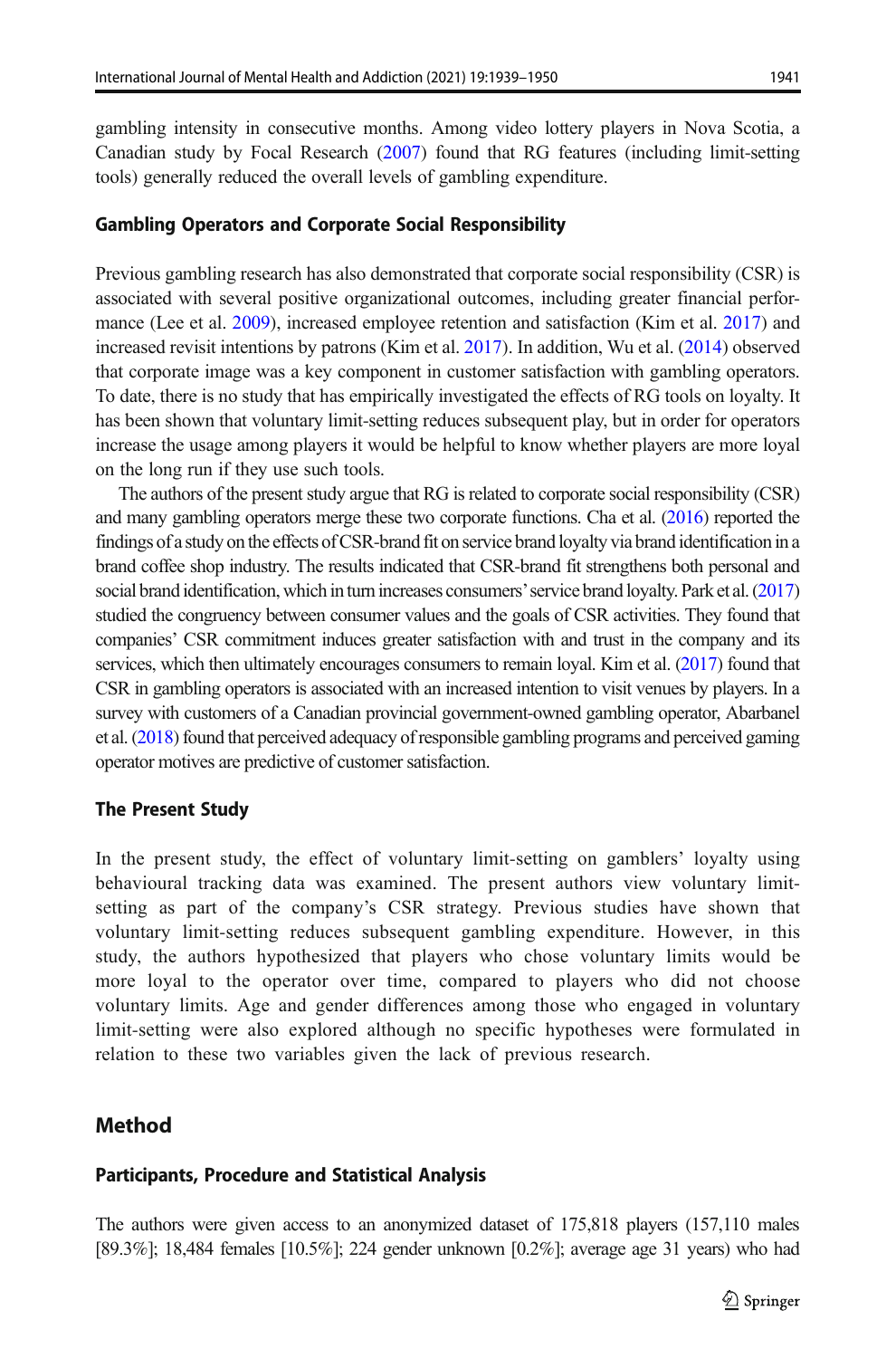placed at least one bet or gambled at least once during January 2016 and May 2017 at the online gambling operator Kindred. The dataset comprised a 20% random sample of all active players in the total player population of Kindred. Kindred offers a variety of online games including sports betting, bingo, slots, table games, live casino, and other games (e.g., keno, scratchcards, videogame-type games). The authors were given information about each individual's voluntary limit-setting behaviour. Players can voluntarily choose daily, weekly and monthly loss as well as deposit limits. The limits can be changed anytime. Limit decreases are effective immediately and limit increases are valid after 7 days. In many cases, the Wilcoxon test was chosen because of the skewed distribution of both bet size and limit in the total sample. The analysis was performed with the open source software The R program (R Core Team [2013\)](#page-11-0).

# **Results**

## Age Differences in Voluntary Limit-Setting

Out of 175,818 players, 14,581 players (8.3%) had set a voluntary limit between December 2016 and May 2017. Table [1](#page-4-0) shows the median daily bet, average number of playing days, and limit-setting behaviour for each age group. The group of players who are older than 76 years was comparably small and the findings related to this group should be interpreted with caution. Players aged between 29 and 38 years had the highest median daily bet and players younger than 21 years had the lowest median daily bet. Players between 56 and 76 years gambled most frequently. The percentage of players that choose voluntary limits decreased with age. The median daily, weekly, and monthly limits were similar and the median daily limit was smaller than the median daily bet except for players aged between 56 and 76 years. The difference between the median daily bet and the median daily limit decreased with increasing age. All the metrics reported in Table [1](#page-4-0) are significantly different across the age categories and reported using chi-square tests at the bottom of the table.

## Gender Differences in Voluntary Limit-Setting

Out of the 18,884 female players, 1736 (9.5%) had voluntarily set a limit during December 2016 and May 2017. Out of the 157,110 male players, 12,832 (8.2%) had voluntarily set a limit during December 2016 and May 2017. The percentage of females setting a voluntary limit was significantly higher than males ( $z = 5.43$ ,  $p < 0.001$ ). Players had the option to set daily, weekly and/or monthly deposit limits. For female players, the median daily limit was  $\epsilon$ 27 and for male players it was  $\epsilon$ 36. Analysis was also carried out comparing the players' average limits with average spend on gambling. If (on average) the limits set are much higher than gambling expenditure, this means that players are choosing limits that are too high and if (on average) limits set are in the same range of their normal gambling expenditure then this means that players are choosing more responsible limits. Findings showed that the limits set were on average lower than the respective median daily bet for both female players ( $\epsilon$ 70) and male players (€40). Figure [1](#page-4-0) displays the log transformed daily bet for males and females for age categories. The transformation is necessary in order to properly display the distribution. Results indicated that females had a higher median daily bet than males in each age category.

The difference between male players and female players' daily limit was significant with males setting much higher daily limits ( $\chi^2$  = 5.51, df = 2, p = 0.019). The Wilcoxon test also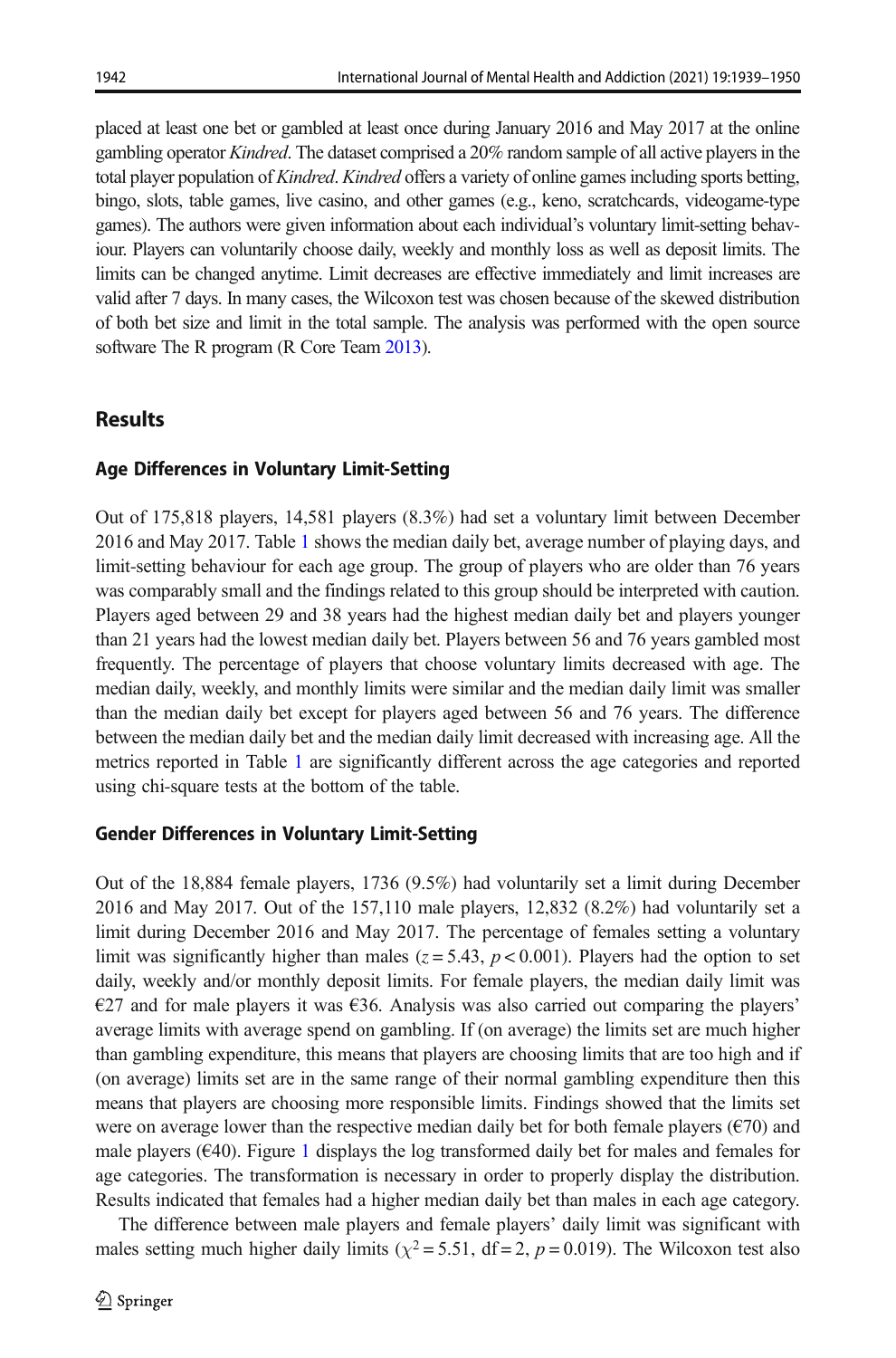| Age<br>group<br>(years) | N      | Daily bet<br>(median $\epsilon$ ) | No. of<br>playing days<br>(mean) | Players<br>with limit | Daily limit<br>(median $\epsilon$ ) | Weekly limit<br>(median $\epsilon$ ) | Monthly<br>limit (median<br>$\epsilon$ |
|-------------------------|--------|-----------------------------------|----------------------------------|-----------------------|-------------------------------------|--------------------------------------|----------------------------------------|
| $18 - 21$               | 32.721 | 33                                | 18                               | 2889 (8.8%) 23        |                                     | 23                                   | 27                                     |
| $22 - 28$               | 58,613 | 50                                | 19                               | 5080 (8.7%) 37        |                                     | 36                                   | 45                                     |
| $29 - 38$               | 46.236 | 59                                | 22                               | 3890 (8.4%) 40        |                                     | 45                                   | 49                                     |
| $39 - 55$               | 31.083 | 48                                | 27                               | $2235(7.2\%)$         | -45                                 | 45                                   | 47                                     |
| $56 - 76$               | 6978   | 41                                | 35                               | 481 (6.9%)            | 43                                  | 44                                   | 45                                     |
| > 76                    | 187    | 34                                | 34                               | $6(3.2\%)$            | 20                                  | 1143                                 | 71                                     |
|                         |        | $175,818$ $x^2 = 1685$ ,          | $x^2 = 786$ ,                    | $x^2 = 90$ ,          | $x^2 = 50$ ,                        | $x^2 = 214$ ,                        | $\chi^2$ = 243,                        |
|                         |        | $df = 5$ .                        | $df = 5$ ,                       | $df = 5$ ,            | $df = 5$ ,                          | $df = 5$ ,                           | $df = 5$ ,                             |
|                         |        | p < 0.001                         | p < 0.001                        | p < 0.001             | p < 0.001                           | p < 0.001                            | p < 0.001                              |

<span id="page-4-0"></span>

|  |  |  |  |  | Table 1 Playing intensity and voluntary limit-setting across age groups |  |  |  |
|--|--|--|--|--|-------------------------------------------------------------------------|--|--|--|
|--|--|--|--|--|-------------------------------------------------------------------------|--|--|--|

demonstrated a significant difference between the median daily deposit limit and the median daily bet ( $W = 303,230,000$ ;  $p < 0.0001$ ). The median deposit limit was significantly lower than the median daily bet. The weekly median deposit limit for female players was  $\epsilon$ 32 and for male players was  $\epsilon$ 38. The monthly median deposit limit was  $\epsilon$ 45 both for female players and male players. Both weekly median deposit limit ( $W = 383,610,000$ ;  $p < 0.0001$ ) and monthly median deposit limit ( $W = 658,530,000$ ;  $p < 0.0001$ ) were significantly different from the median daily bet with the median daily bet being higher. However, it should be noted that the bet is not completely comparable to the deposit limit. The deposit limit is the amount of money that a player transfers whereas the bet contains all the reinvested wins and is naturally higher. A player could generate a large bet with a low deposit if there are frequent wins.



Fig. 1 Distribution of log transformed daily bet for gender and age categories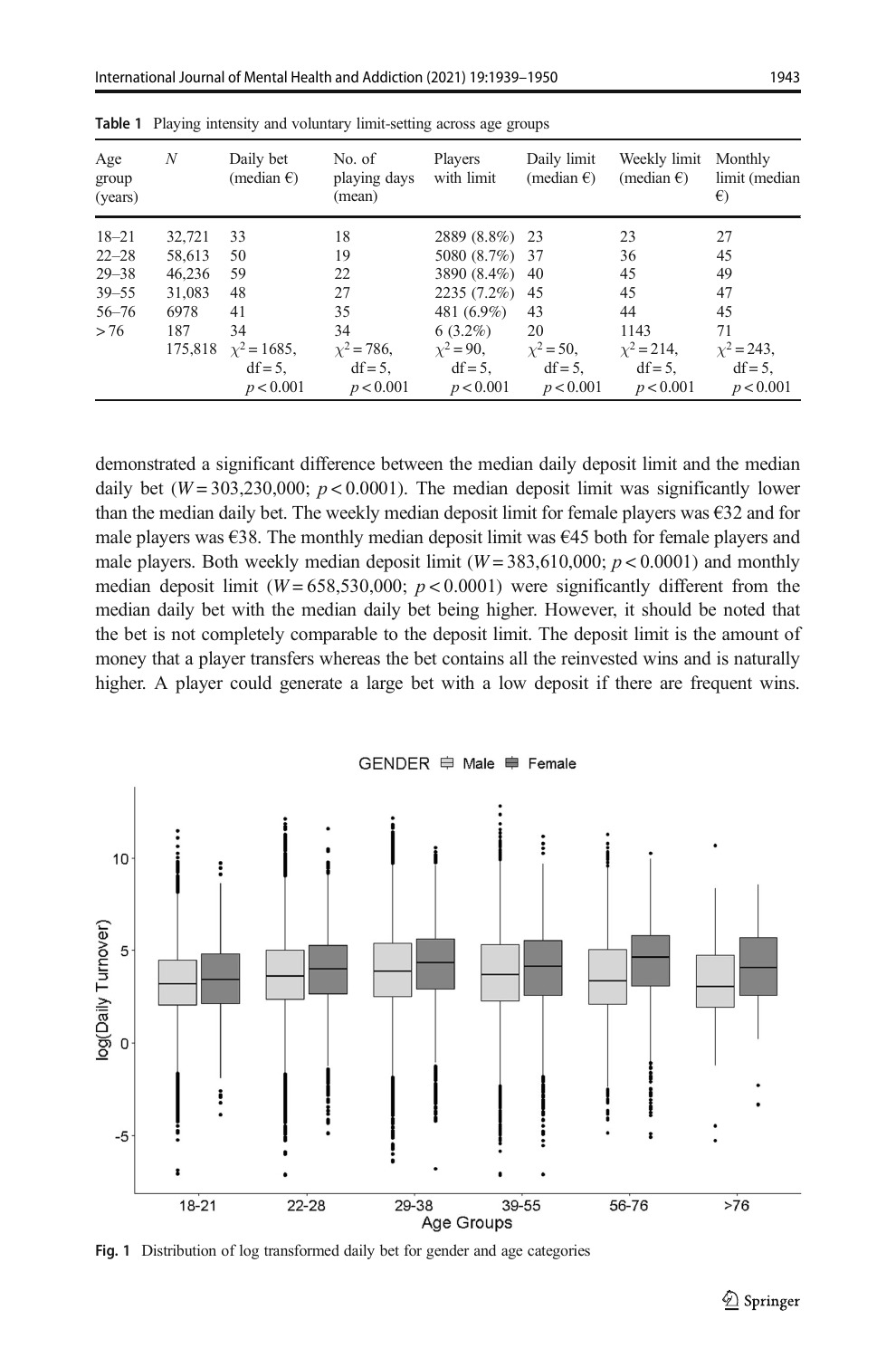However, if a player does not win frequently, the bet could equal more or less the deposited amount (and depends on chance).

In order to test whether age and gender correlated independently with daily bet a robust multivariate analysis of variance with the raov package in R was performed (Kloke and McKean [2012](#page-10-0)). The analysis demonstrated that gender  $(F = 86.71, df = 1, p < 0.001)$ , age  $(F = 118.9, df = 4, p < 0.001)$  and the interaction  $(F = 28, df = 5, p < 0.001)$  of the two variables were significant with respect to daily bet.

#### Loyalty and Voluntary Money Limit-Setting

In order to provide further insight concerning the effect of voluntary money limit-setting, the following research design was chosen. First, all players who played at least one game during the first quarter of 2016 (January to March 2016) were selected. The selected players were then categorized into ten equally sized groups according to their bet size between January and March 2016. In each group, players were then divided into those who had voluntarily chosen a limit in the first quarter of 2016 and those who did not. Table 2 reports the size of the ten groups, the range of bets, and the number of players who had set voluntary limits in each group. Out of the 165,622 players that placed bets in the first quarter of 2016, 8.3% had set voluntary limits and there was a positive correlation between gambling intensity and those who had voluntarily set money limits. Among players who bet less than  $\epsilon$ 4 during the period of analysis, 2.6% of players had voluntarily set a limit. Among players who bet more than €239 in the period of analysis, 14.9% set a limit. Table [3](#page-6-0) reports the difference in gender and age for each of the ten gambling intensity groups. None of the ten groups are significantly different with respect to gender. Groups 1–7 were significantly different with respect to age. Apart from Groups 8–10, players who set limits were younger compared to players who did not set limits.

In order to determine whether the setting of a voluntary money limit had an impact on future playing behaviour, the number of players who were still active in the first quarter of 2017 was evaluated for each gambling intensity group. The first quarter of 2017 was completely independent of the previous time period (first quarter of 2016) and the resulting difference between players who had voluntarily set a money limit and those who did not can most likely be attributed to the limit-setting behaviour 1 year before. This is a so called "predictive" approach in which a future time period's behaviour is correlated with a previous

| Intensity group | N      | Min bet $(\epsilon)$ | Max bet $(\epsilon)$ | Players who had set monetary limits |
|-----------------|--------|----------------------|----------------------|-------------------------------------|
| 1               | 16,576 | $\theta$             | 4                    | 429 $(2.6\%)$                       |
| 2               | 16,549 |                      | 8                    | 389 (2.4%)                          |
| 3               | 16,562 | 9                    | 14                   | 583 (3.5%)                          |
| $\overline{4}$  | 16,563 | 15                   | 22                   | 711 (4.3%)                          |
| 5               | 16.561 | 23                   | 39                   | 1182 $(7.1\%)$                      |
| 6               | 16.563 | 40                   | 69                   | 1549 (9.4%)                         |
| 7               | 16,562 | 70                   | 122                  | 1765(10.7%)                         |
| 8               | 16.562 | 123                  | 239                  | $2162(13.1\%)$                      |
| 9               | 16.562 | 240                  | 596                  | 2475 (14.9%)                        |
| 10              | 16.562 | 597                  | 364,022              | 2470 (14.9%)                        |
| 165,622         |        |                      |                      | 13,715 (8.3%)                       |

Table 2 Equally sized groups based on bet size and number of players who set voluntary limits in the first quarter of 2016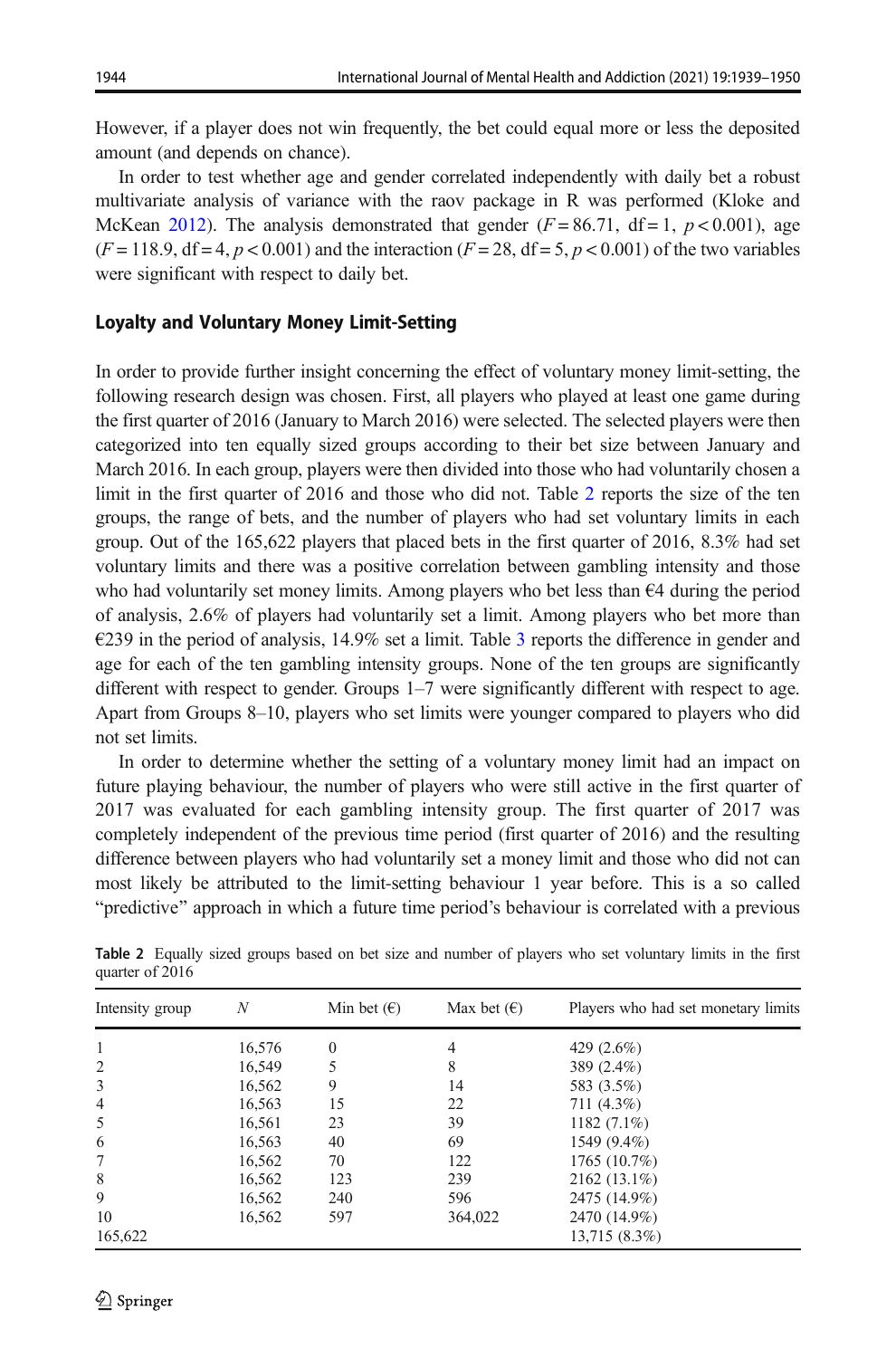| Intensity<br>group | % Female<br>players without<br>limit (%) | % Female<br>players<br>limit (%) | Average age<br>players<br>without limit | Average age<br>players with<br>limit | Z test<br>gender value | $\boldsymbol{p}$<br>gender | $U$ test age           | $p$ value<br>age |
|--------------------|------------------------------------------|----------------------------------|-----------------------------------------|--------------------------------------|------------------------|----------------------------|------------------------|------------------|
| 1                  | 10.2                                     | 10.5                             | 32.1                                    | 29.6                                 | 0.01                   | 0.92                       | 3,063,817              | < 0.001          |
| $\overline{c}$     | 8.5                                      | 6.2                              | 31.0                                    | 27.9                                 | 2.39                   | 0.12                       | 2.646.509              | < 0.001          |
| 3                  | 8.6                                      | 7.4                              | 31.3                                    | 29.1                                 | 0.96                   | 0.33                       | 4.177.902              | < 0.001          |
| 4                  | 9.9                                      | 7.5                              | 31.4                                    | 29.4                                 | 4.46                   | 0.04                       | 5.111.908              | < 0.001          |
| 5                  | 10.8                                     | 10.2                             | 31.0                                    | 29.6                                 | 0.32                   | 0.57                       | 8.327.344              | < 0.001          |
| 6                  | 11.8                                     | 10.3                             | 31.0                                    | 30.1                                 | 2.71                   | 0.10                       | 11.151.272             | 0.008            |
| 7                  | 13.0                                     | 12.4                             | 31.6                                    | 30.6                                 | 0.56                   | 0.45                       | $12.368.662 \le 0.001$ |                  |
| 8                  | 13.8                                     | 13.1                             | 31.9                                    | 31.5                                 | 0.76                   | 0.38                       | 15,098,638             | 0.024            |
| 9                  | 14.5                                     | 15.3                             | 32.8                                    | 32.8                                 | 1.18                   | 0.28                       | 17,324,067             | 0.624            |
| 10                 | 14.1                                     | 13.4                             | 34.2                                    | 34.1                                 | 0.70                   | 0.40                       | 17, 135, 100           | 0.220            |

<span id="page-6-0"></span>Table 3 Gender and age distribution for players who set voluntary limits in the first quarter of 2016 and players who did not set voluntary limits in the first quarter of 2016

time period's behaviour. Table 4 reports the numbers of active players in the first quarter of 2017. A total of 41% of players from intensity Group 1 who did not set a money limit in the first quarter of 2016 were still active in the first quarter of 2017. The respective percentage of active players in 2017 for players who had set a money limit in intensity Group 1 in 2016 was 44.8%. A total of 45.8% of players from game intensity Group 10 who did not set a money limit in the first quarter of 2016 were still active in the first quarter of 2017. The respective percentage for players who had set a voluntary money limit in intensity Group 10 was 58.6%. The last column in Table 4 (labelled 'difference') reports the difference between players who had set a voluntary money limit in the first quarter of 2016 and the ones who did not with respect to activity in the first quarter of 2017. The number of active players in every intensity group was higher in the first quarter of 2017 if the player had set a voluntary money limit in the first quarter in 2016. This difference also increased with gambling intensity.

A logistic regression was computed in order to determine the relationship between activity in the first quarter of 2017 and gender, age, as well as limit-setting in the first quarter of 2016 (Table [5\)](#page-7-0). The effects of age as well as gender were significant. For a player with a specific age, the odds of still being an active gambler in the first quarter of 2017 was 1.01 higher

| Intensity<br>group | Active players who had not set voluntary<br>money limit | Active players who had set a voluntary Difference<br>money limit | (%)  |
|--------------------|---------------------------------------------------------|------------------------------------------------------------------|------|
| 1                  | 6620 (41%)                                              | 192 (44.8%)                                                      | 3.8  |
| 2                  | 7450 (46.1%)                                            | 221 (56.8%)                                                      | 10.7 |
| 3                  | 7318 (45.8%)                                            | 322 (55.2%)                                                      | 9.4  |
| $\overline{4}$     | 7086 (44.7%)                                            | 419 (58.9%)                                                      | 14.2 |
| 5                  | 7428 (48.3%)                                            | 721 (61%)                                                        | 12.7 |
| 6                  | 7042 (46.9%)                                            | 940 (60.7%)                                                      | 13.8 |
| 7                  | 6984 (47.2%)                                            | 1147(65%)                                                        | 17.8 |
| 8                  | 6912 (48%)                                              | 1418 (65.6%)                                                     | 17.6 |
| 9                  | 6874 (48.8%)                                            | 1527 (61.7%)                                                     | 12.9 |
| 10                 | 6454 (45.8%)                                            | 1447 (58.6%)                                                     | 12.8 |
|                    | 70,169 (46.2%)                                          | 8355 (60.9%)                                                     | 14.7 |

Table 4 Number of players still actively gambling in the first quarter of 2017 based on whether they had or had not set a voluntary money limit in the first quarter of 2016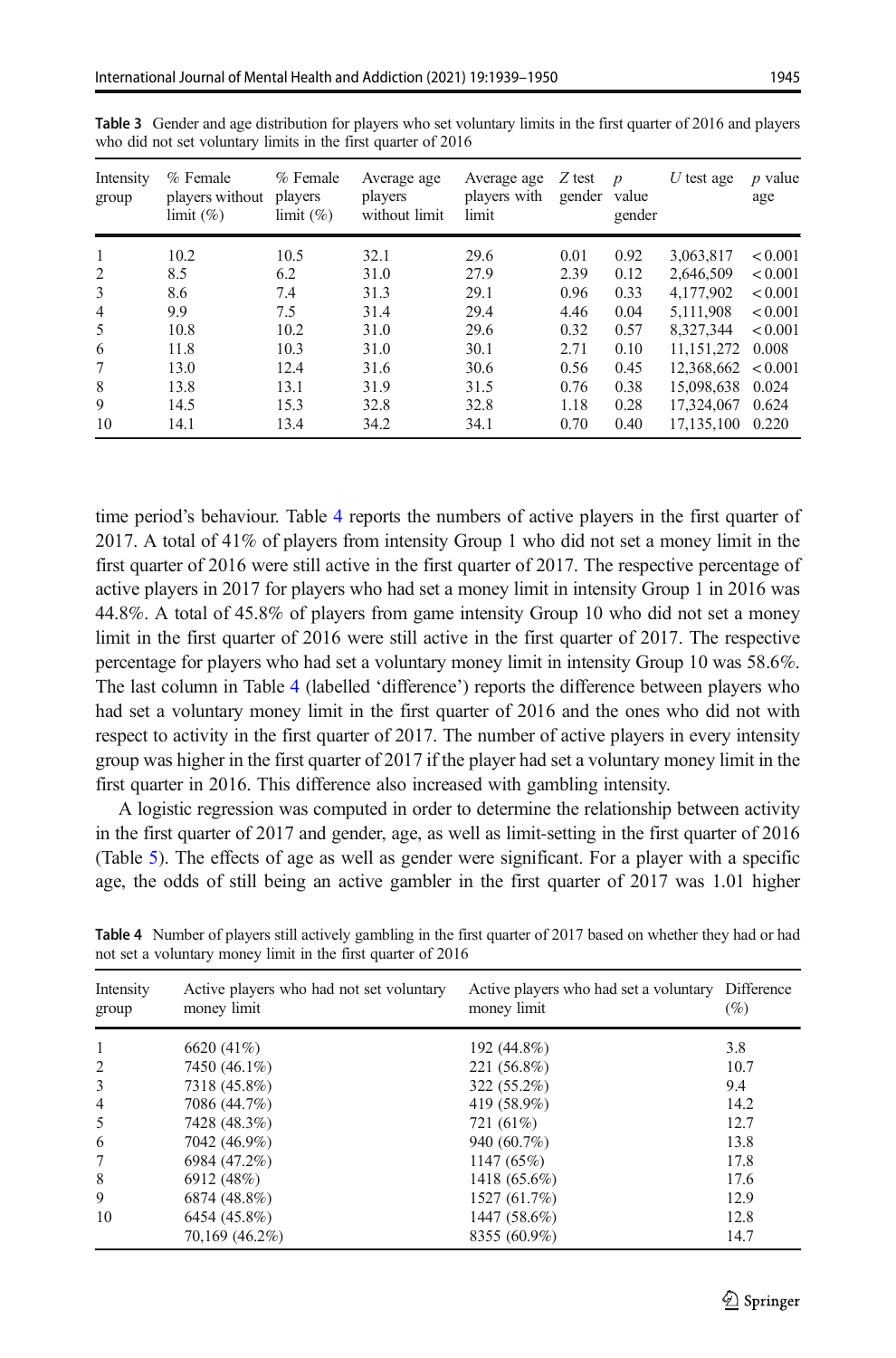|  | $\mathbf{I}$ constitution to a complete complete a constructive |  |  |
|--|-----------------------------------------------------------------|--|--|

|                      | Estimate    | Odds ratio | Std. error | z test    | $p$ value |
|----------------------|-------------|------------|------------|-----------|-----------|
| (Intercept)          | $-0.983589$ | 0.37       | 0.047344   | $-20.775$ | < 0.001   |
| Age                  | 0.013025    | 1.01       | 0.001211   | 10.759    | < 0.001   |
| Gender               | 0.778089    | 2.18       | 0.050214   | 15.495    | < 0.001   |
| Has limit            | 1.073014    | 2.92       | 0.165433   | 6.486     | < 0.001   |
| Age*gender           | $-0.009925$ | 0.99       | 0.001312   | $-7.563$  | < 0.001   |
| Age*has limit        | $-0.005722$ | 0.99       | 0.004098   | $-1.396$  | 0.163     |
| Gender*has limit     | $-0.567925$ | 0.57       | 0.176849   | $-3.211$  | 0.001     |
| Age*gender*has limit | 0.007711    | 1.01       | 0.004541   | 1.698     | 0.089     |

<span id="page-7-0"></span>Table 5 Logistic regression predicting gambling activity in the first quarter of 2017 based on age, gender and voluntary limit-setting in the first quarter of 2016

compared to a player 1 year younger. The gender odds ratio (OR) showed that the odds for males still being an active gambler in the first quarter of 2017 was 2.18 times higher than for women. For players who set voluntary limits in the first quarter of 2016, the odds of still being an active gambler in 2017 was 2.92 times higher. The interaction between gender and voluntary limit-setting was also significant. The area under the curve (AUC) index was 54% and the Hosmer-Lemesbow test reported a significant value ( $\chi^2$  = 130.07; df = 8, p < 0.0001). However, a significant Hosmer-Lemesbow test indicates a poor model fit (Hosmer and Lemesbow [1980](#page-10-0)). Safari et al. [\(2016\)](#page-11-0) define an AUC value between 0.7 and 0.8 as fair in terms of accuracy which was not indicated in the present study.

## **Discussion**

The present study is the first to empirically investigate the effect of voluntary limit-setting on gamblers' loyalty using behavioural tracking data. The main finding supported the hypothesis that those who set voluntary limits would be more loyal to the gambling operator over time (in this case, a 1-year period). Overall, the present study found that relatively few gamblers set voluntary limits. More specifically, out of the 175,818 players, 8.3% choose a limit between January 2016 and May 2017 ( $n = 14,581$ ). This is higher than the study by Nelson et al. ([2008](#page-10-0)) who reported that out of 47,134 players who subscribed to *[bwin.com](http://bwin.com)* in February 2005, 1.2% utilized the voluntary limitsetting feature  $(n = 567)$ . The increased percentage of players using the voluntary money setting feature in the present study may purely be because such RG features are now more embedded in modern online gambling websites and/or are more advertised to players within-site than they were 10 years ago. The percentage of 8.3% of players setting a voluntary limit in the present study was similar to that to the recent study by Ivanova et al. [\(2019](#page-10-0)) who found that 6.5% of newly registered players set a voluntary limit 90 days after registration without actively being prompted by the operator to do so.

In each of the ten playing intensity groups in the present study, the percentage of active players in the first quarter of 2017 was higher in the group of players who had set voluntary money limits in the first quarter of 2016 compared to players that did not. The smallest difference between players who had and who had not set money limits was found in the lowest playing intensity group. The present study also found that 8.8% of players aged between 18 and 21 years chose a voluntary money limit compared to 6.9% of players aged between 56 and 76 years. Based on these findings, the study demonstrates that the percentage of players who voluntarily set a money limit decreases with age. This may be because older people are less likely to bet riskily with their money and who feel more in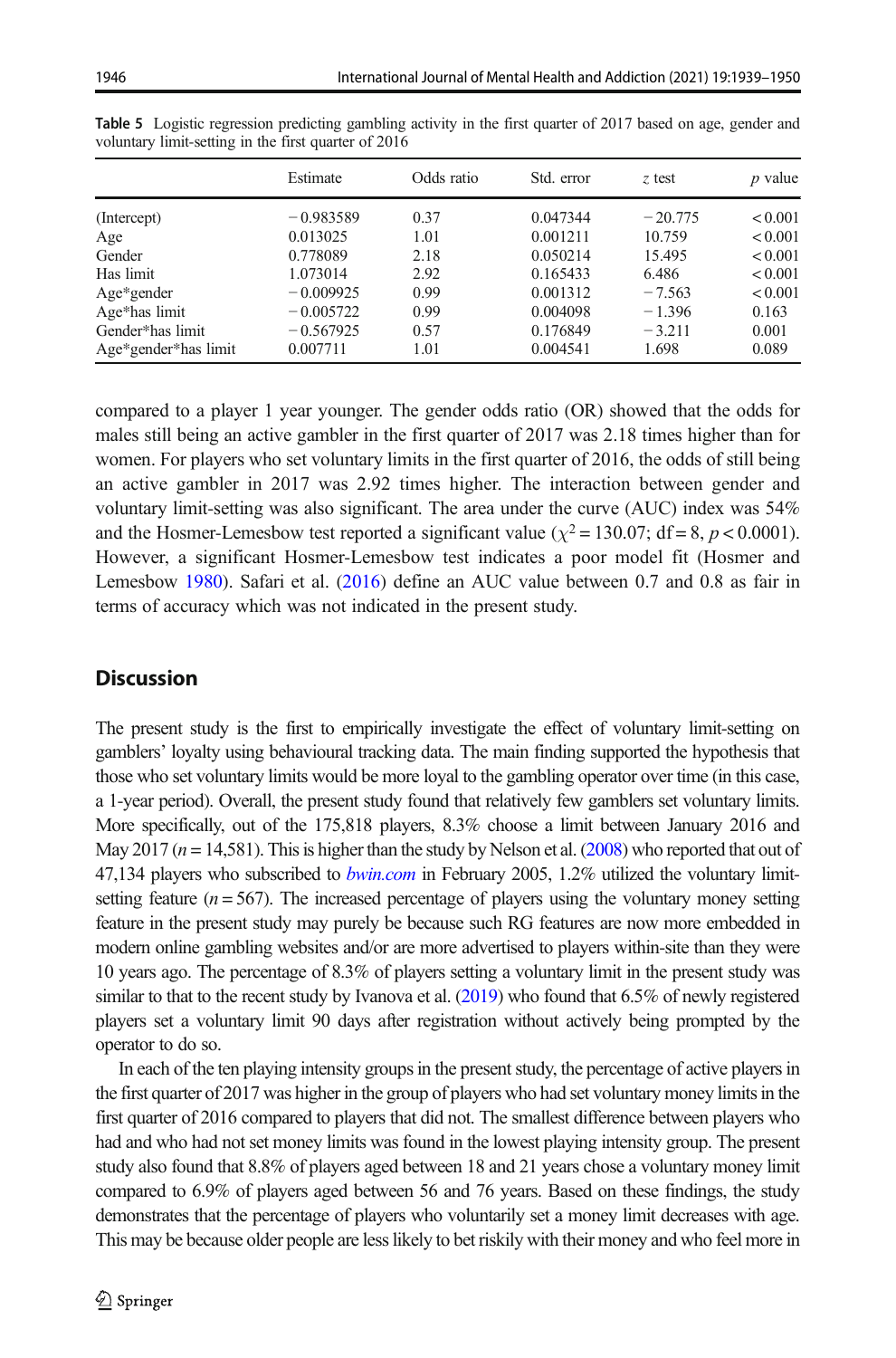control of their gambling expenditure compared to younger players. However, it should be noted that there was no clear positive or negative trend visible overall with respect to gambling intensity.

Previous studies have demonstrated that the use of voluntary spending limits decrease nearfuture gambling intensity (Auer and Griffiths [2013\)](#page-10-0). However, no previous empirical study has ever provided empirically based insight into the long-term business effects of voluntary limitsetting. The results of the present study suggest that gamblers who use voluntary limit-setting features remain more loyal to the gambling operator compared to those who do not set such limits. From a business perspective, the implication is that gambling operators should try to get their players to utilize limit-setting features because it may increase long-term customer retention (and therefore 'lifetime customer value') while simultaneously providing protection against over-spending for their clientele.

These findings are in a context of limit-setting appearing to become an increasingly common RG practise in online gambling. For instance, Bonello and Griffiths [\(2017\)](#page-10-0) reviewed the social responsibility practices comprising 50 of world's most well-known online gambling sites. They reported that 45 sites (90%) offered players the opportunity to voluntarily set monetary spending limits. Marionneau and Järvinen-Tassopoulos ([2017](#page-10-0)) reviewed consumer protection among all 18 licensed online operators in France and all 18 of the operators offered monetary betting limits as well as deposit limits. Calvosa ([2017](#page-10-0)) reviewed ten regulated online gambling sites in Italy and reported that all ten had the mandatory requirement for players to choose a monetary deposit limit before they could play.

Apart from players aged between 56 and 76 years, the median daily limit in the present study was always smaller than the median daily bet in all age groups. This means that limits are generally set in a realistic range of the actual gambling behaviour. This supports previous findings which report that the majority of players think that voluntary spending limits are a useful RG feature (International Gaming Research Unit [2007;](#page-10-0) Griffiths et al. [2009](#page-10-0); Auer et al. [2018a](#page-10-0)). Voluntary money limits are not useful if the limits chosen are much higher than the actual gambling habits because they will not help the player to control excessive gambling. In order to examine the effect of voluntary limit-setting on loyalty, the present study utilized a predictive research design. Players were categorized into equal groups according to gambling intensity over a single-time period (January–March 2016) and then their behaviour was observed during a future time period (January–March 2017). The difference between the players starting point (first quarter of 2016) is the fact that they did or did not have a voluntary limit in the previous time period. A similar approach was chosen by Coussement and De Bock [\(2013\)](#page-10-0) during which they predicted future inactivity on an online gambling site based on past behaviour.

In the present study, none of the ten intensity groups were significantly different with respect to gender. However, the first seven intensity groups were significantly different with respect to age. Players who set voluntary limits were younger compared to players who did not set limits. This is in line with the aforementioned finding that the percentage of players aged 18 to 21 years who chose limits was higher compared to players aged between 56 and 76 years.

A logistic regression with the activity in the first quarter of 2017 as the binary dependent variable and age, gender, and setting a voluntary limit (yes/no) as the independent variables found that all three variables are significant. More specifically, being older, being male, and the setting of a voluntary limit in the first quarter of 2016 were positively correlated with still being an active gambler in the first quarter of 2017. The interaction between gender and age as well as the interaction between gender and the setting of a voluntary limit in the first quarter of 2016 were also significant in predicting being an active gambler in the first quarter in 2017. This indicates that there are non-linear relationships between those variables with respect to the gambling activity in the first quarter of 2017. However, the model quality is poor as reported by the area under the curve (AUC) which was 54% and the significant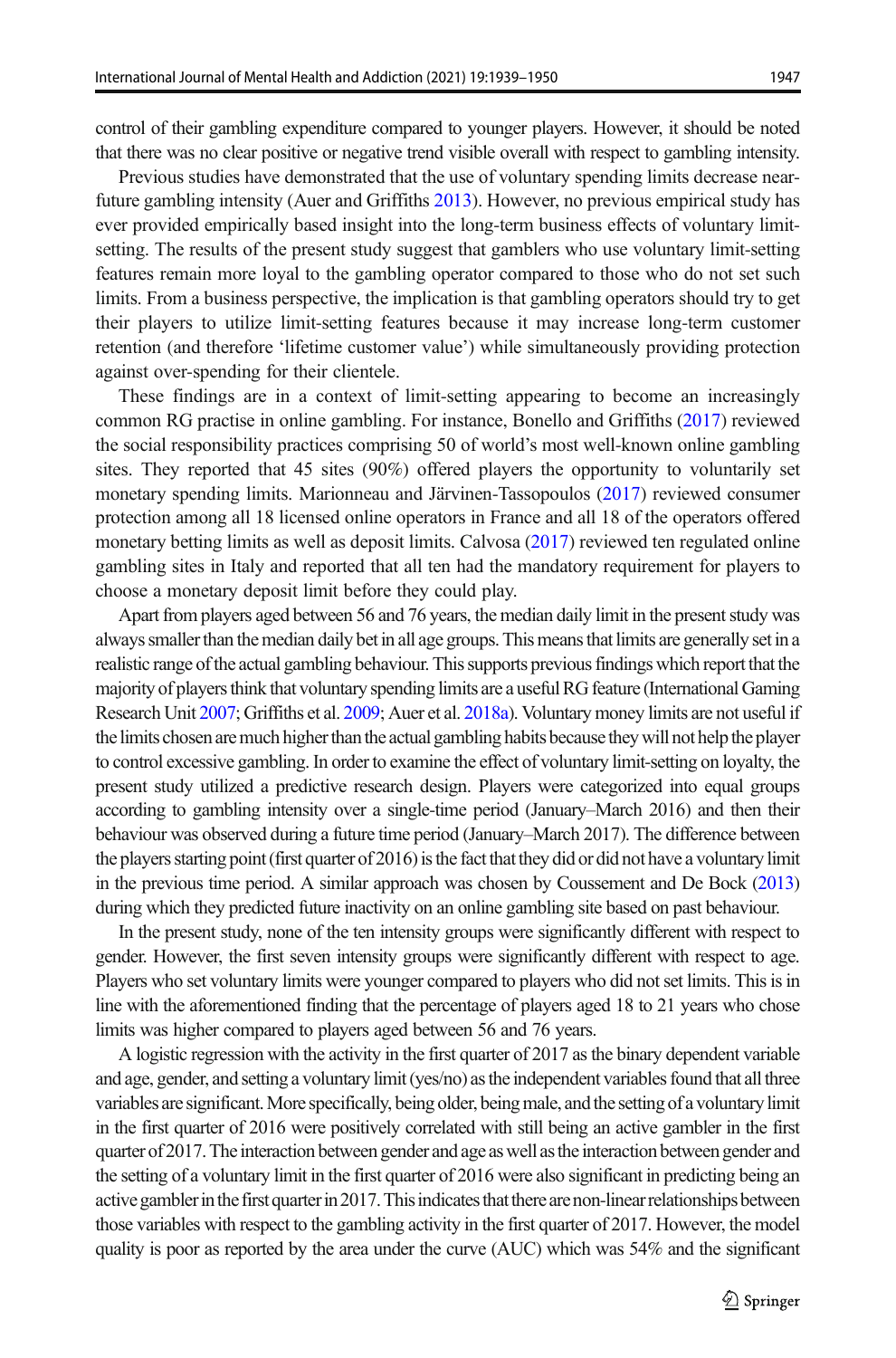Hosmer-Lemesbow statistic ( $\chi^2$  = 130.07, df = 8, p < 0.0001). However, this does not impact the finding that voluntary limit-setting is correlated with loyalty over a 1-year period. It cannot be expected thatlimit-setting, age, and gender alone are sufficient in fully explaining gambling activity 1 yearlater.

On the assumption that voluntary limit-setting should be part of a gaming operator's CSR strategy, the results appear to underline the fact that CSR has a positive effect on business outcomes. Other studies underline this hypothesis, although they were based on survey data. In a study of 596 casino customers in South Korea, Kim et al. ([2017](#page-10-0)) found that philanthropic CSR had a significant and direct effect on behavioural intentions. In a survey of Canadian casino customers, Abarbanel et al. ([2018](#page-10-0)) also found that corporate social responsibility, and in particular, a commitment to responsible gambling programs, were closely related to customer satisfaction with gambling operators.

The extent to which voluntary limits are used strongly depends on a gaming operator's overall RG strategy. Some companies require all players to choose a limit, and/or have maximum loss limits whereas other operators offer limit-setting as an entirely voluntary tool (Auer et al. [2018a](#page-10-0)). The authors believe that the present study's result is an important argument for player protection because it demonstrates that voluntary limitsetting does not increase players' inactivity. On the contrary, it increases retention. This is not contradictory to the goals of voluntary limit-setting, assuming that voluntary limitsetting aims to reduce expenditure and not stop gambling completely. The present authors envisage that this finding will encourage more operators to introduce voluntary limit-setting options and actively advertise them to their players.

The present study is not without its limitations. The study was not an experiment because it is impossible to control a 'voluntary' behaviour. A control group in which players are told to choose a limit would contradict the voluntary aspect of such responsible gaming tools. The variables examined were limited and many different influences such as playing on other sites, winning or losing experiences, and available income can all impact on future gambling behaviour. The present study was also conducted with players from one online gambling operator although contrary to many other empirical behavioural tracking studies, the players came from seven different countries (Belgium, Denmark, Netherlands, Norway, Romania, Sweden and the UK). The evaluation of voluntary limit-setting on future loyalty was only assessed during one specific time period which could have been potentially effected by factors unknown to the authors. In order to understand the relationship between voluntary limits and loyalty in more detail, further studies with data from other operators have to be carried out.

#### Compliance with Ethical Standards

Conflict of Interest The first and second author's company (neccton Ltd) received funding from Kindred Gaming for this study. The third author was sub-contracted by neccton Ltd. The third author has received funding for a number of research projects in the area of gambling education for young people, social responsibility in gambling and gambling treatment from Gamble Aware (formerly the Responsibility in Gambling Trust), a charitable body which funds its research program based on donations from the gambling industry. The third author also receives funding from Norsk Tipping (the gambling operator owned by the Norwegian Government). The first and third authors undertake consultancy for various gaming companies in the area of social responsibility in gambling.

Ethical Approval All procedures performed in this study involving human participants were in accordance with the ethical standards of University's Research Ethics Board and with the 1975 Helsinki declaration.

Informed Consent Informed consent was obtained from all participants.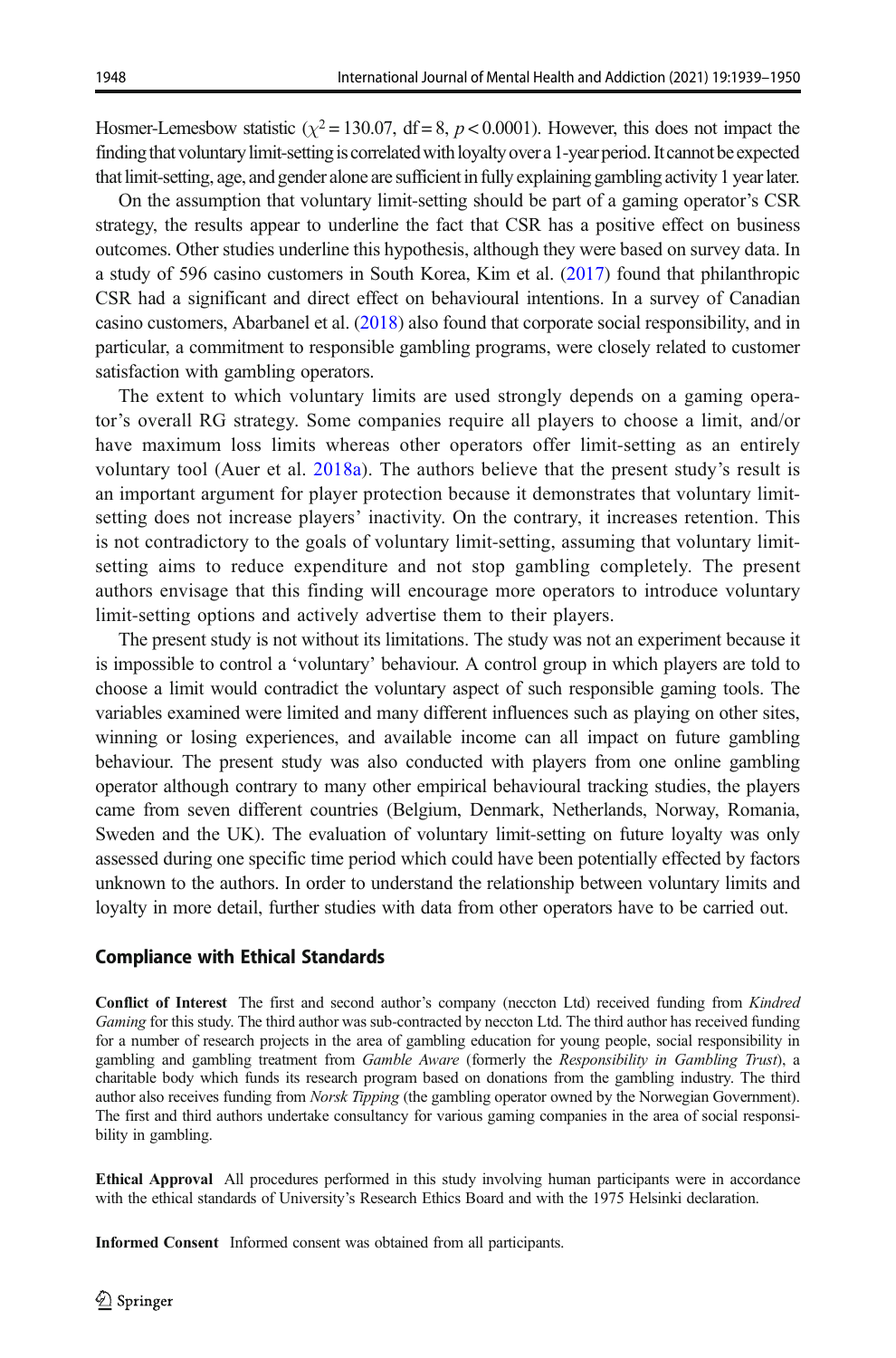<span id="page-10-0"></span>Open Access This article is distributed under the terms of the Creative Commons Attribution 4.0 International License (http://creativecommons.org/licenses/by/4.0/), which permits unrestricted use, distribution, and reproduction in any medium, provided you give appropriate credit to the original author(s) and the source, provide a link to the Creative Commons license, and indicate if changes were made.

### References

- Abarbanel, B., Cain, L., & Philander, K. (2018). Influence of perceptual factors of a responsible gambling program on customer satisfaction with a gambling firm. Economics and Business Letters, 7(4), 144–155.
- Auer, M., & Griffiths, M. D. (2013). Voluntary limit setting and player choice in most intense online gamblers: An empirical study of gambling behaviour. Journal of Gambling Studies, 29, 647–660.
- Auer, M., & Griffiths, M. D. (2017). Self-reported losses versus actual losses in online gambling: An empirical study. Journal of Gambling Studies, 33, 795–806.
- Auer, M., Reiestad, S. H., & Griffiths, M. D. (2018a). Global limit setting as a responsible gambling tool: What do players think? International Journal of Mental Health and Addictions. Epub ahead of print. [https://doi.](https://doi.org/10.1007/s11469-018-9892-x) [org/10.1007/s11469-018-9892-x.](https://doi.org/10.1007/s11469-018-9892-x)
- Auer, M., Hopfgartner, N., & Griffiths, M. D. (2018b). The effect of loss-limit reminders on gambling behavior: a real-world study of Norwegian gamblers. Journal of Behavioral Addictions, 7, 1056– 1067.
- Bonello, M., & Griffiths, M. D. (2017). Analyzing consumer protection for gamblers across different online gambling operators: A descriptive study. Gaming Law Review and Economics, 21, 278–285.
- Braverman, J., Tom, M. A., & Shaffer, H. J. (2014). Accuracy of self-reported versus actual online-gambling wins and losses. Psychological Assessment, 26, 865–877.
- Calado, F., & Griffiths, M. D. (2016). Problem gambling worldwide: an update of empirical research (2000– 2015). Journal of Behavioral Addictions, 5, 592–613.
- Calvosa, P. (2017). Responsible gambling strategies for internet gambling: An empirical investigation into the Italian gambling market. International Journal of Business Management, 12(7), 17–34.
- Cha, M. K., Yi, Y., & Bagozzi, R. P. (2016). Effects of customer participation in corporate social responsibility (CSR) programs on the CSR-brand fit and brand loyalty. Cornell Hospitality Quarterly, 57, 235–249.
- Coussement, K., & De Bock, K. W. (2013). Customer churn prediction in the online gambling industry: The beneficial effect of ensamble learning. Journal of Business Research, 66(9), 1629–1636.
- Focal Research Consultants (2007). Assessment of the behavioural impact of the responsible gaming device (RGD) features: analysis of Nova Scotia player-card data. The Windsor trial. Report prepared for the Nova Scotia Gaming Corporation.
- Gainsbury, S., Russell, A., Hing, N., Wood, R., & Blaszczynski, A. (2013). The impact of internet gambling on gambling problems: A comparison of moderate-risk and problem internet and non-Internet gamblers. Psychology of Addictive Behaviors, 27, 1092–1101.
- Griffiths, M. D., Wardle, H., Orford, J., Sproston, K., & Erens, B. (2009). Sociodemographic correlates of internet gambling: Findings from the 2007 British gambling prevalence survey. CyberPsychology and Behavior, 12, 199–202.
- Hosmer, D. W., & Lemebow, S. (1980). Goodness of fit tests for the multiple logistic regression model. Communications in Statistics–Theory and Methods, 9(10), 1043–1069.
- International Gaming Research Unit (2007). The global online gambling report: an exploratory investigation into the attitudes and behaviours of internet casino and poker players. eCOGRA (e-Commerce and Online Gaming Regulation and Assurance). Report prepared for eCOGRA.
- Ivanova, E., Magnusson, K., & Carlbring, P. (2019). Deposit limit prompt in online gambling for reducing gambling intensity: a randomized controlled trial. Frontiers in Psychology, 10, 639.
- Kim, J., Song, H. J., Lee, C. K., & Lee, J. Y. (2017). The impact of four CSR dimensions on a gaming company's image and customers' revisit intentions. International Journal of Hospitality Management, 61, 73–81.
- Kloke, J. D., & McKean, J. W. (2012). Rfit. Rank-based estimation of linear models. *The R Journal*, 4(2), 57–64.
- Lee, H., Park, T., Moon, H. K., Yang, Y., & Kim, C. (2009). Corporate philanthropy, attitude towards corporations, and purchase intentions: A South Korea study. Journal of Business Research, 62(10), 939-946.
- Marionneau, V., & Järvinen-Tassopoulos, J. (2017). Consumer protection in licensed online gambling markets in France: The role of responsible gambling tools. Addiction Research & Theory, 25(6), 436–443.
- Nelson, S. E., LaPlante, D. A., Peller, A. J., Schumann, A., LaBrie, R. A., & Shaffer, H. J. (2008). Real limits in the virtual world: Self-limiting behaviour of internet gamblers. Journal of Gambling Studies, 24(4), 463– 477.